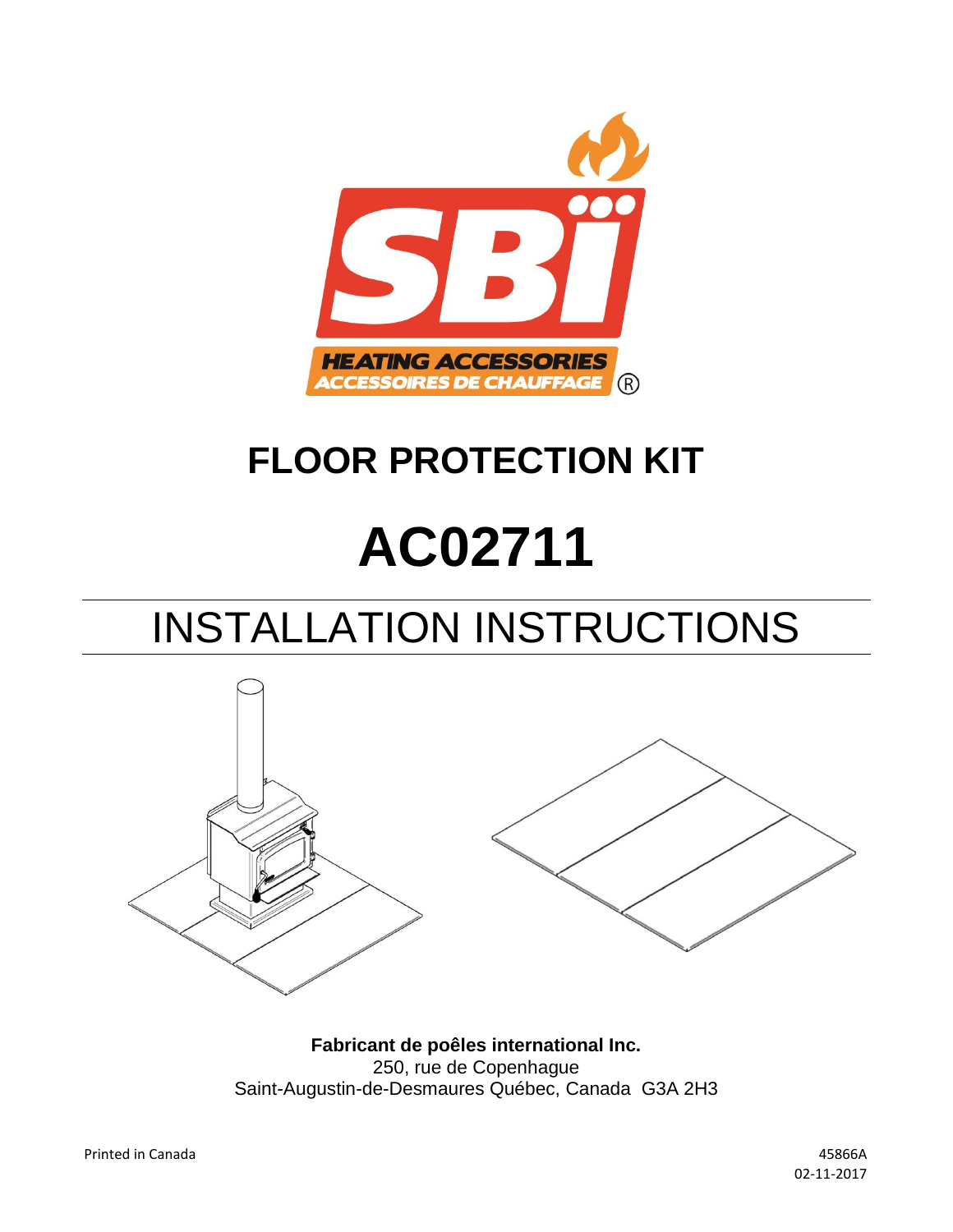## **SECTION 1 - MATERIAL**

This floor protection kit includes:



#### **Table 1 : Box contents**

\*Insulated with  $\frac{1}{2}$ " of Micore 300. Micore 300 is rated with a 1.03 R factor at  $\frac{1}{2}$ " thickness. The R factor of the floor protection must be equal or greater than the one required by the manufacturer of the appliance being installed.

### **SECTION 2 - FLOOR AREA TO PROTECT**

All solid fuel appliances should be placed on a non combustible surface to protect the floor from hot embers that could fall from the appliance during loading and maintenance.

#### **ATTENTION**

- **THE FLOOR PROTECTION MUST NOT BE CUT OR TRIMMED.**
- **THE FLOOR PROTECTION MUST BE INSTALLED IN ACCORDANCE WITH LOCAL BUILDING CODE**
- **THE FLOOR PROTECTION MUST BE INSTALLED ON A CONTINUOUS, FLAT AND LEVEL SURFACE.**
- **THE FLOOR PROTECTION MAY NOT BE INSTALLED ON A CARPETED SURFACE.**
- **ALWAYS REFER TO THE CERTIFICATION PLATE ON THE APPLIANCE FOR THE FLOOR AREA TO PROTECT. USE THE FOLLOWING TABLE AS AN INDICATION ONLY.**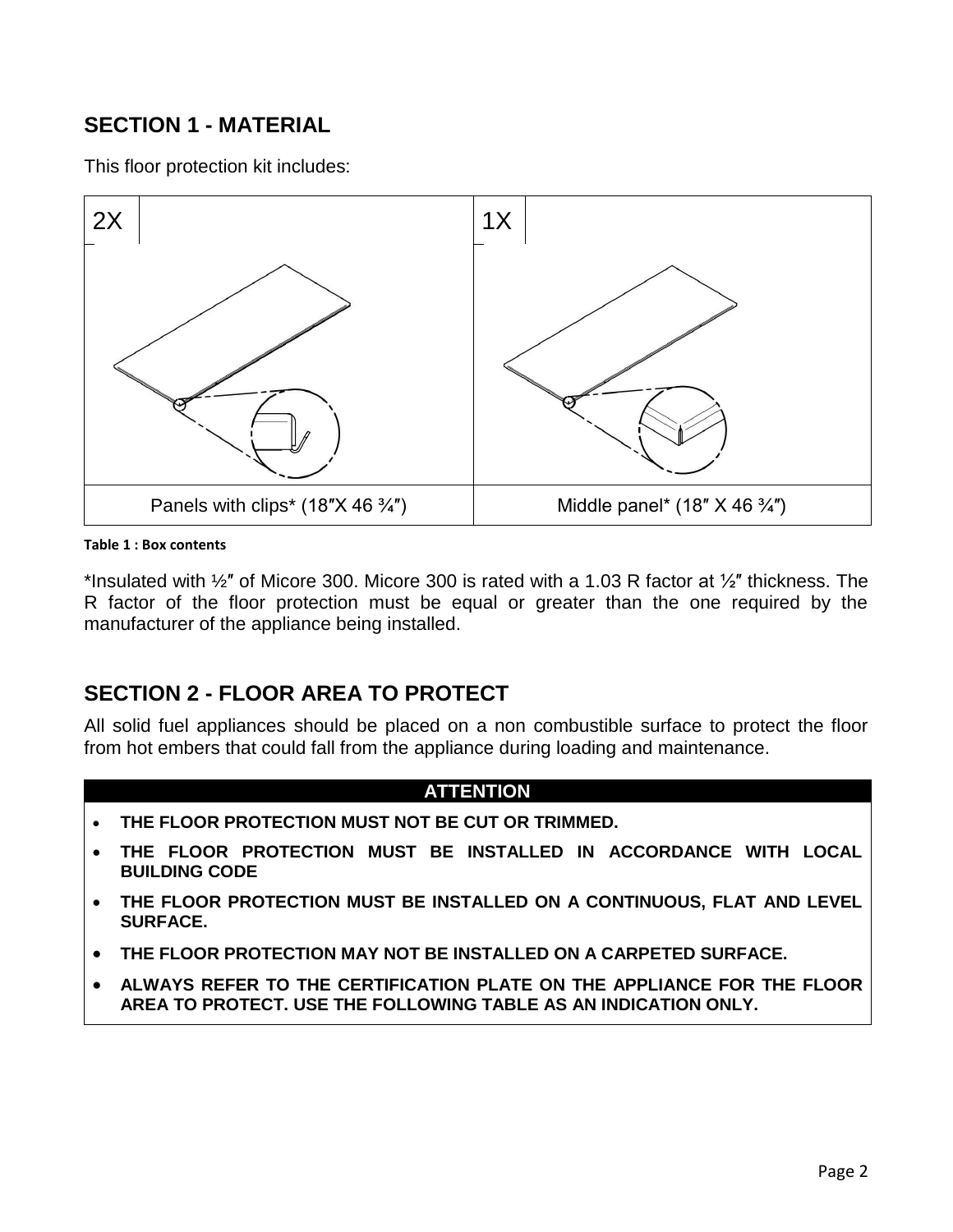|   | <b>FLOOR PROTECTION</b>    |                   |
|---|----------------------------|-------------------|
|   | <b>CANADA</b>              | <b>USA</b>        |
| A | 18" (457 mm)               | 16" (406 mm)      |
|   | From door opening          | From door opening |
| в | 8" (203 mm)                | N/A (Canada only) |
| C | $8" (203 mm)^*$            | N/A (Canada only) |
|   | N/A (USA only)             | 8" (203 mm)       |
|   | $(203 \, \text{mm})$<br>8" | $***$             |

 **Table 2: Floor Protection**



**Figure 1: Top View - Floor Protection Figure 2 : Side View - Floor Protection**

\*The floor protection at the back of the stove **(C)** is limited to the stove's required clearance if such clearance is smaller than 8 inches (203 mm).

**\*\***Only required under the horizontal section of the connector. Must exceed each side of the connector by at least 2 inches (51 mm).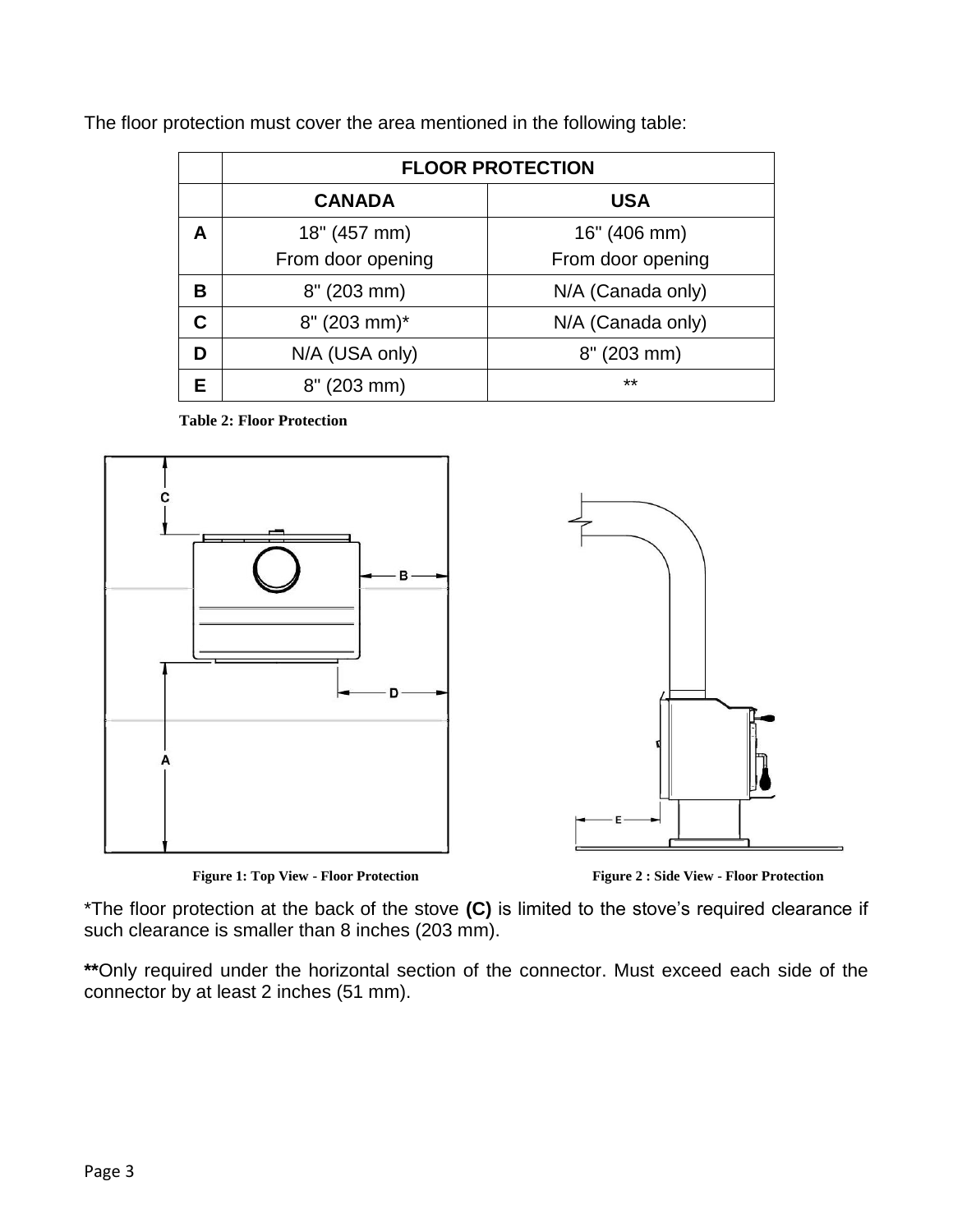## **SECTION 3 - INSTALLATION**

- 1. Determine the appliance position following manufacturer's recommendations.
- 2. Determine necessary dimensions for the floor protection.
- 3. Using masking tape, mark the four corners of the final position of the floor protection on the floor.
- *4.* Align one panel **(A)**, matching the rear marks of step 3. *Note that one of these panels contains two small holes on the thickness of one of the long sides. For aesthetic reasons, place this panel so that it is as invisible as possible.*
- 5. Remove the spacers on the middle panel **(B).**



6. Insert the middle panel **(B)** and the other panel **(A)**, as shown on the following figure.



**Figure 4 : Floor Protection**